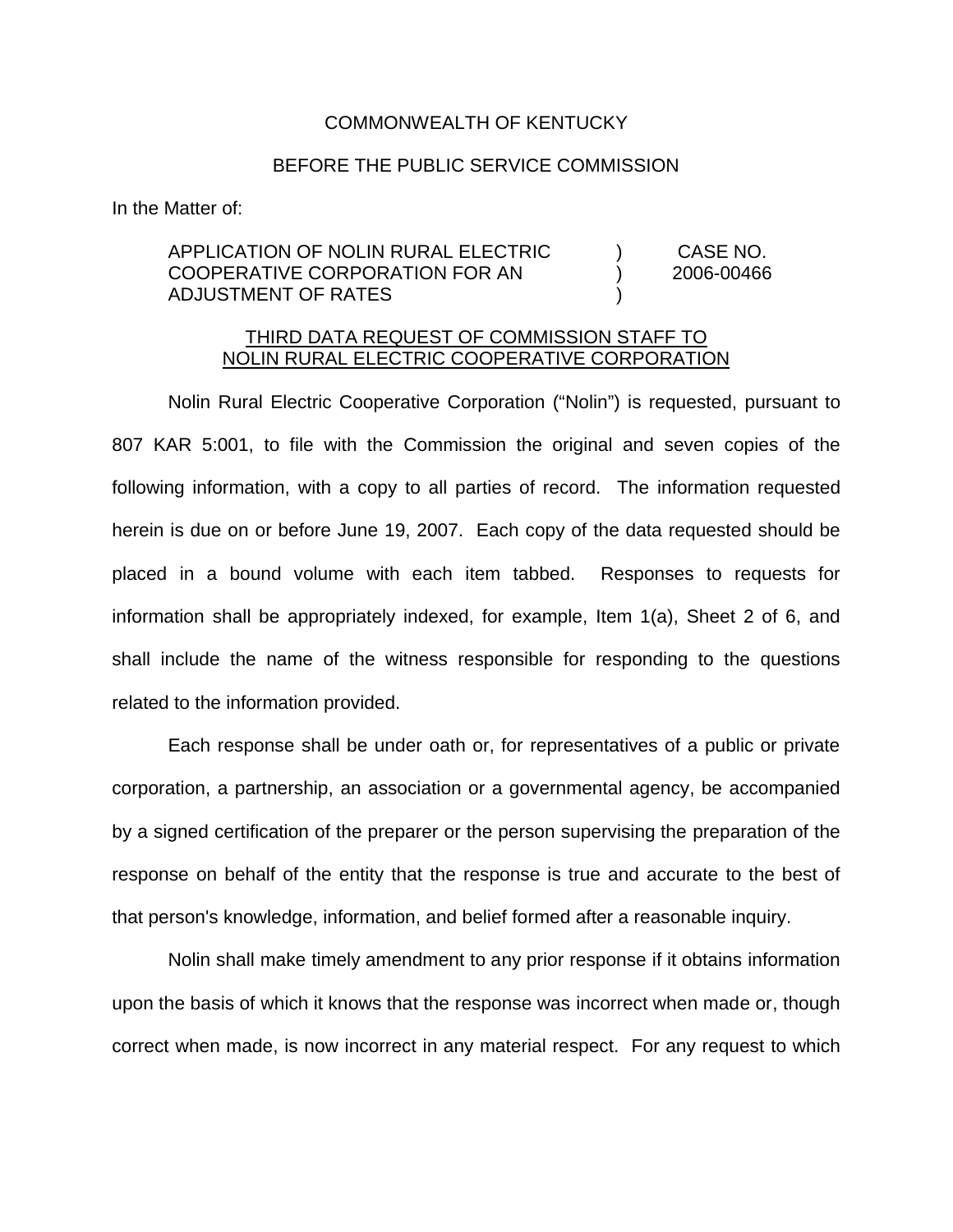Nolin fails to furnish all or part of the requested information, Nolin shall provide a written explanation of the specific grounds for its failure to completely and precisely respond.

Careful attention shall be given to copied material to ensure its legibility. When the requested information has been previously provided in this proceeding in the requested format, reference may be made to the specific location of that information in responding to this request. When applicable, the requested information shall be provided for total company operations and jurisdictional operations, separately.

1. Refer to the response to the Commission Staff's Second Data Request dated April 27, 2007 ("Staff's Second Request"), Item 2(b). Nolin states that it has received an inquiry in regard to the proposed increase in Schedule 6 – Street Lighting from the city of Radcliff.

a. Explain how the city of Radcliff communicated the inquiry. If the inquiry was written, or by e-mail, provide a copy of the inquiry.

b. Explain whether Nolin has responded to the inquiry. If the response was written, or by e-mail, provide a copy of the response. If the response was verbal, briefly summarize the response.

c. Provide copies of any subsequent communication between Nolin and the city of Radcliff following Nolin's response. If the communication was verbal, provide a summary of any and all communications.

2. Refer to the response to the Staff's Second Data Request, Item 3.

a. In the response to Item 3(b), Nolin states that it considers the Fort Knox privatization project to be part of its utility operations. Provide an expanded discussion of why Nolin believes this project should be considered part of its utility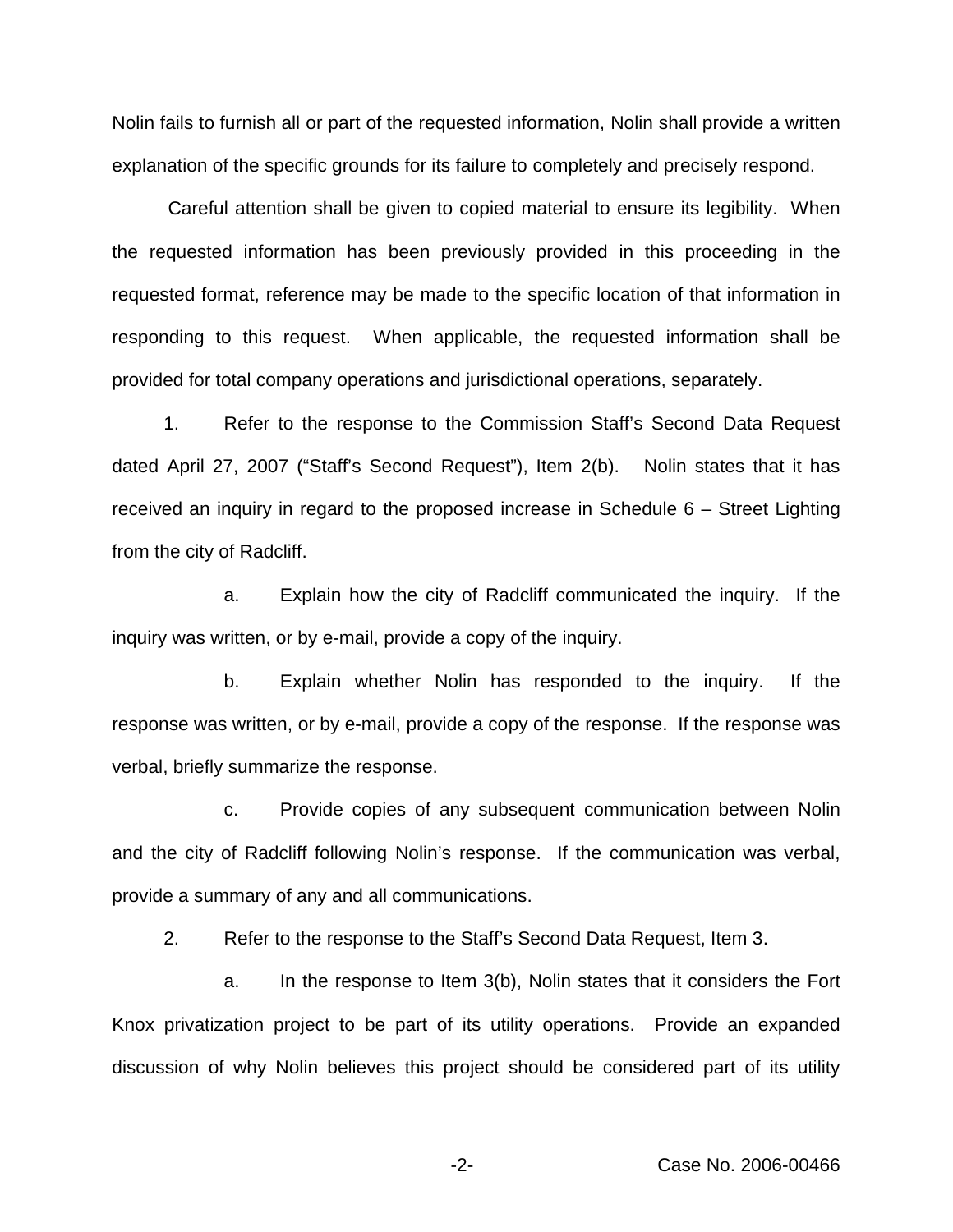operations. This discussion should address the fact that the majority of the Fort Knox installation is not part of Nolin's defined service territory.

b. Refer to the response to Item  $3(d)(1)$ . Provide the test-year actual depreciation expense and property tax expense associated with the assets related to the Fort Knox privatization project. In addition, indicate the portion of the proposed adjustments to depreciation expense and property tax expense associated with the Fort Knox privatization project.

c. Refer to the response to Item 3(f). Would Nolin agree that, regardless of the balance in the contingency fund, all other provisions of Nolin's Rural Utilities Service ("RUS") mortgage agreement would have to be met before an actual payment of capital credits could occur? Explain the response.

3. Refer to the response to the Staff's Second Request, Item 4(c). If Nolin failed to achieve the minimum Operating Times Interest Earned Ratio ("OTIER"), would this trigger a default under the provisions of the RUS mortgage agreement? Explain the response.

4. Refer to the response to the Staff's Second Request, Item 6. Nolin was requested to provide an updated version of Exhibit K of the Application, pages 6 and 7 of 7. Nolin was also requested to provide the calculation of the OTIER in a manner similar to the information presented on page 6 of 7. Nolin submitted an updated version of pages 3 and 4 of 7 from Exhibit K and did not provide the calculation of the OTIER. Provide all of the originally requested information.

5. Refer to the response to the Staff's Second Request, Item 7.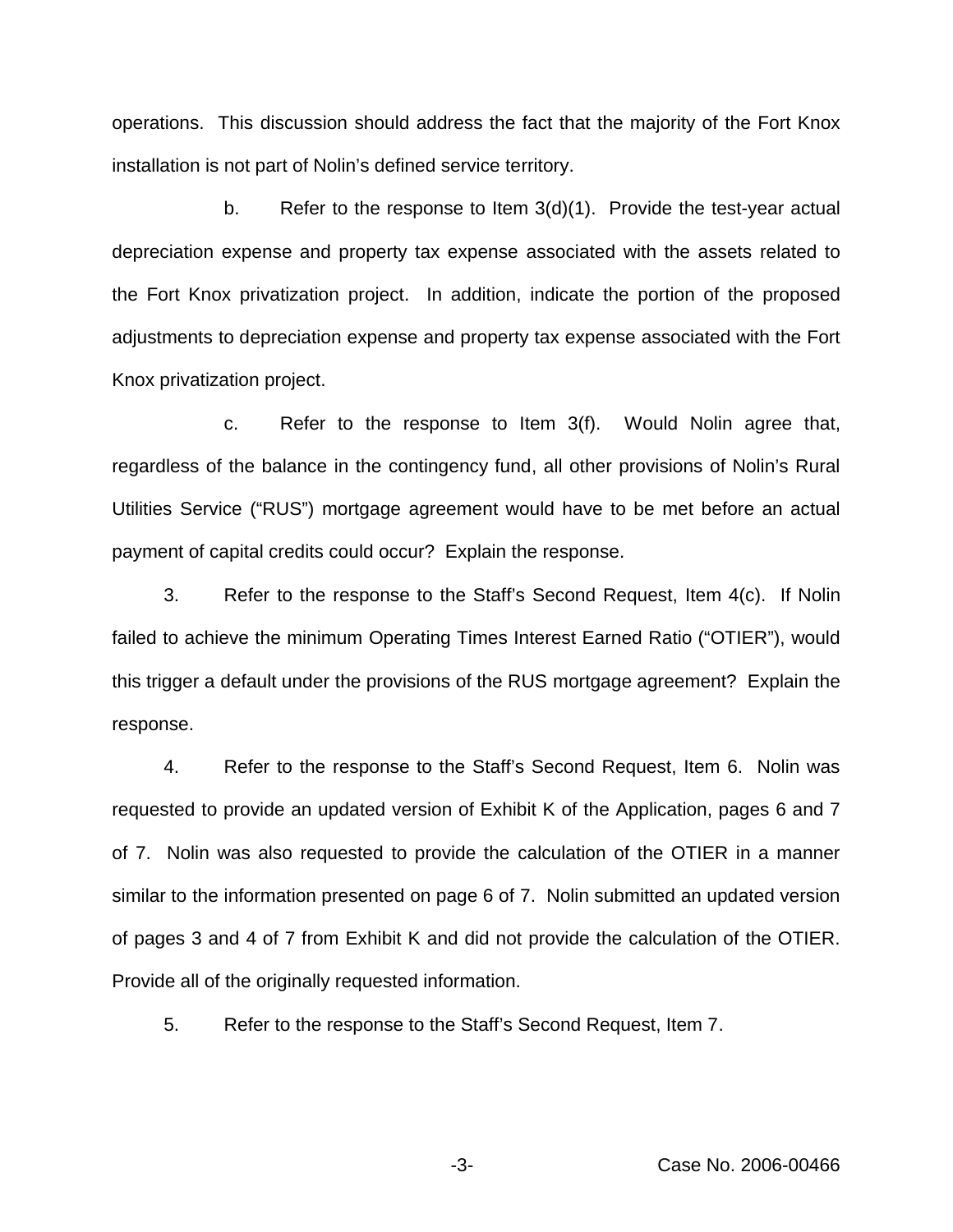a. Item 7(d) requested a description of how KVNet, Inc. ("KVN") prices the services it provides to Nolin. In addition, Nolin was requested to explain how it determined that the services from KVN were being provided at the best available cost. The response only addressed the provision of one service from KVN, a six mega-byte connection for Nolin's headquarters. Provide all of the originally requested information.

b. Refer to page 14 of the 2006 independent auditor's report and the response to the Attorney General's Initial Data Request dated April 20, 2007, Item 3. Explain in detail the lease of Nolin-owned land to a member of the board of directors. At a minimum include:

(1) A description of the property.

(2) A description of how Nolin had previously utilized the property.

(3) A discussion of why Nolin decided to lease the property to others.

(4) A discussion of how Nolin determined who would be "interested parties."

(5) Copies of the request for bids and copies of the bid tabulation.

(6) The date the lease was executed.

(7) Copies of the lease.

(8) A discussion of the involvement of the director in the entire process, from the date Nolin considered leasing the land to the finalization of the lease.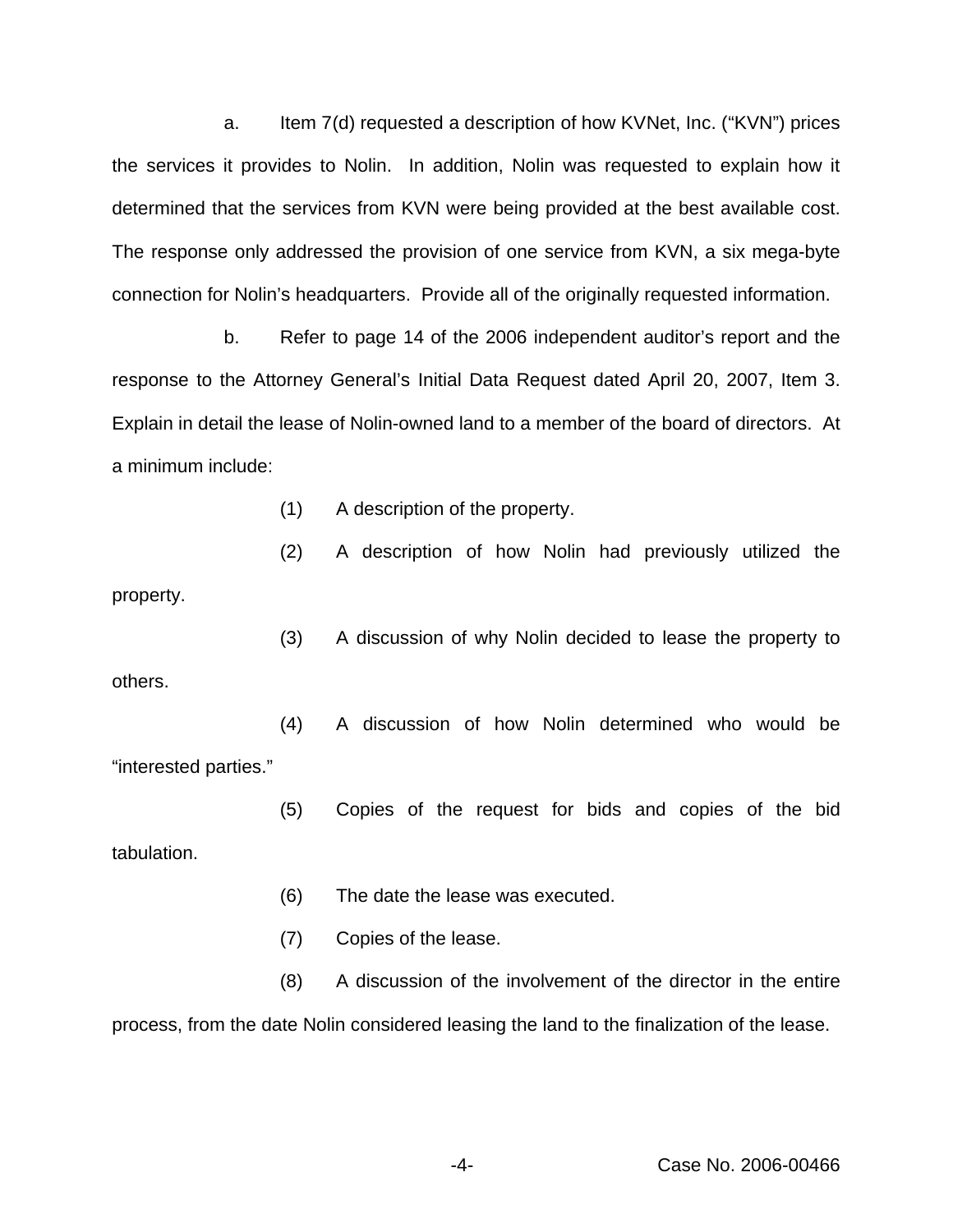6. Refer to the Application, Exhibit P, the 2005 Annual Report, and the response to the Staff's Second Request, Item 8.

a. Was the 2005 Annual Report, as shown in Exhibit P, provided to members before the June 9, 2006 meeting or as members arrived and registered for that meeting?

b. The last page of the 2005 Annual Report presents financial results for 2005. Would Nolin agree that there is no specific disclosure in those financial results that KVN experienced a net loss of \$106,723 in 2005?

c. Indicate when pages 1 and 2 of 4 in the response to Item 8 were provided to the members.

d. Would Nolin agree that the minutes of the June 9, 2006 annual meeting, while noting the relationship with Fort Knox, did not mention the situation with KVN?

7. Refer to the response to the Staff's Second Request, Item 13.

a. In Item 13(a), Nolin was requested to explain how the amount of a grade adjustment, a market adjustment, and a merit adjustment were determined for 2006. Nolin was requested to provide all workpapers, calculations, assumptions, analyses, studies, and other documentation that supported each adjustment. The response to Item 13(a) presents the analysis utilized to determine the grade adjustment and market adjustment of the wage and salary increase. However, it is not readily apparent from the analysis that the grade adjustment should be 0.23 percent and the market adjustment should be 4.12 percent for 2006. The analysis also does not show

-5- Case No. 2006-00466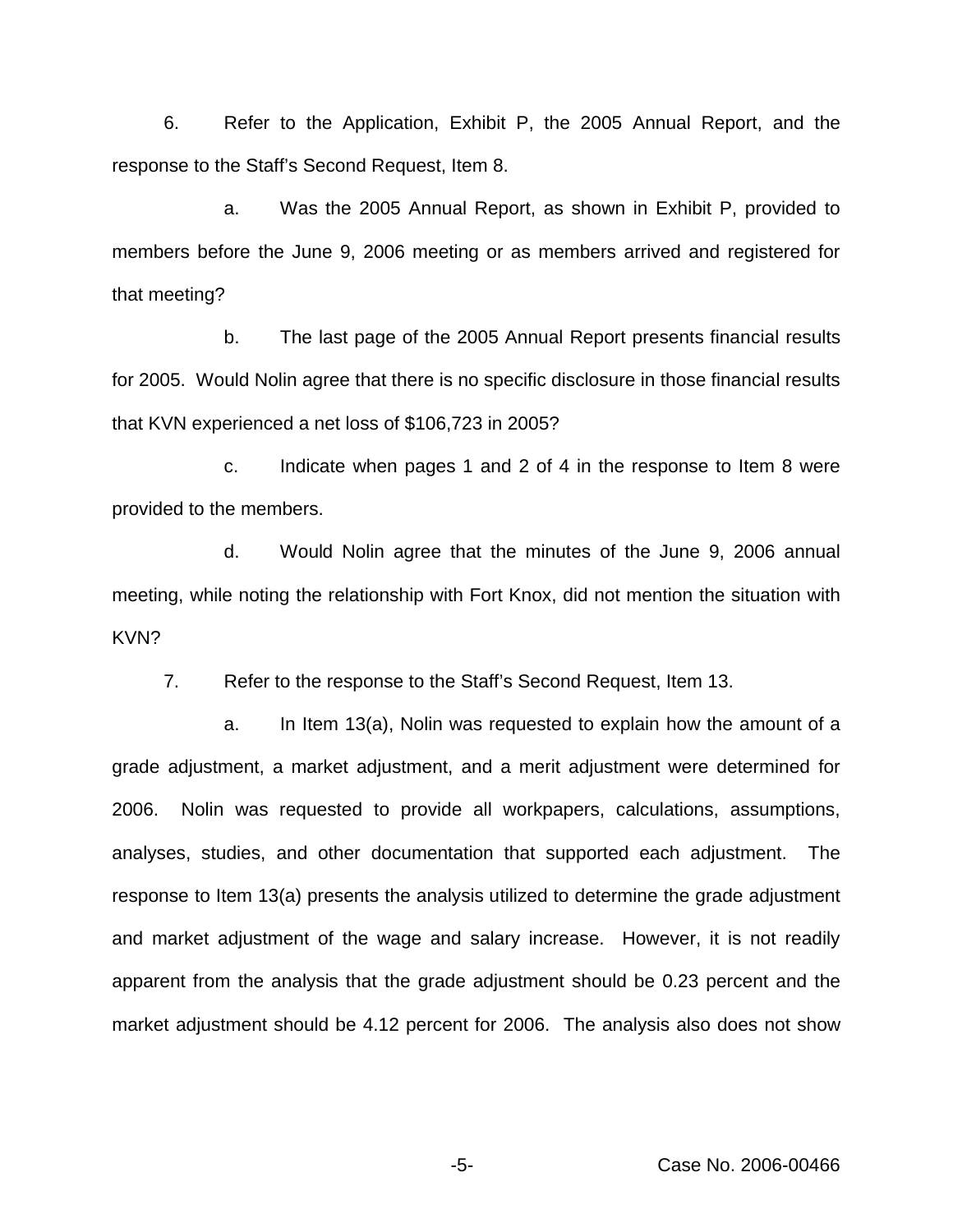how Nolin determined the merit adjustment of 2.00 percent. Provide the originally requested information concerning the adjustment values.

b. In the response to Item 13(a), page 1 of 11, Nolin states that approximately every 5 years an outside consultant reviews the wage and salary plan. Provide the following information concerning the most recent review by an outside consultant:

(1) The date the outside consultant review was performed and the name of the outside consultant.

(2) Copies of the outside consultant's written reports or evaluations presented to management or the board of directors concerning the wage and salary plan.

(3) If written reports or evaluations were not submitted, summarize any oral presentations the outside consultant made to management or the board of directors concerning his review.

(4) Identify any changes made in the wage and salary plan as a result of the outside consultant's review.

c. Refer to the response to Item  $13(c)(2)$ . Nolin states that it is not reasonable to use 2,080 hours for employee numbers 229 and 141, but did not explain why this approach was not reasonable. Provide the omitted explanation.

d. In Item 13(d)(4), the request was to provide the number of years of employment at Nolin as of test-year-end for all employees, other than new hires during the test year, shown in Exhibit 1 of the Application, pages 7 through 9 of 9. Nolin did not provide this information. Provide the originally requested information.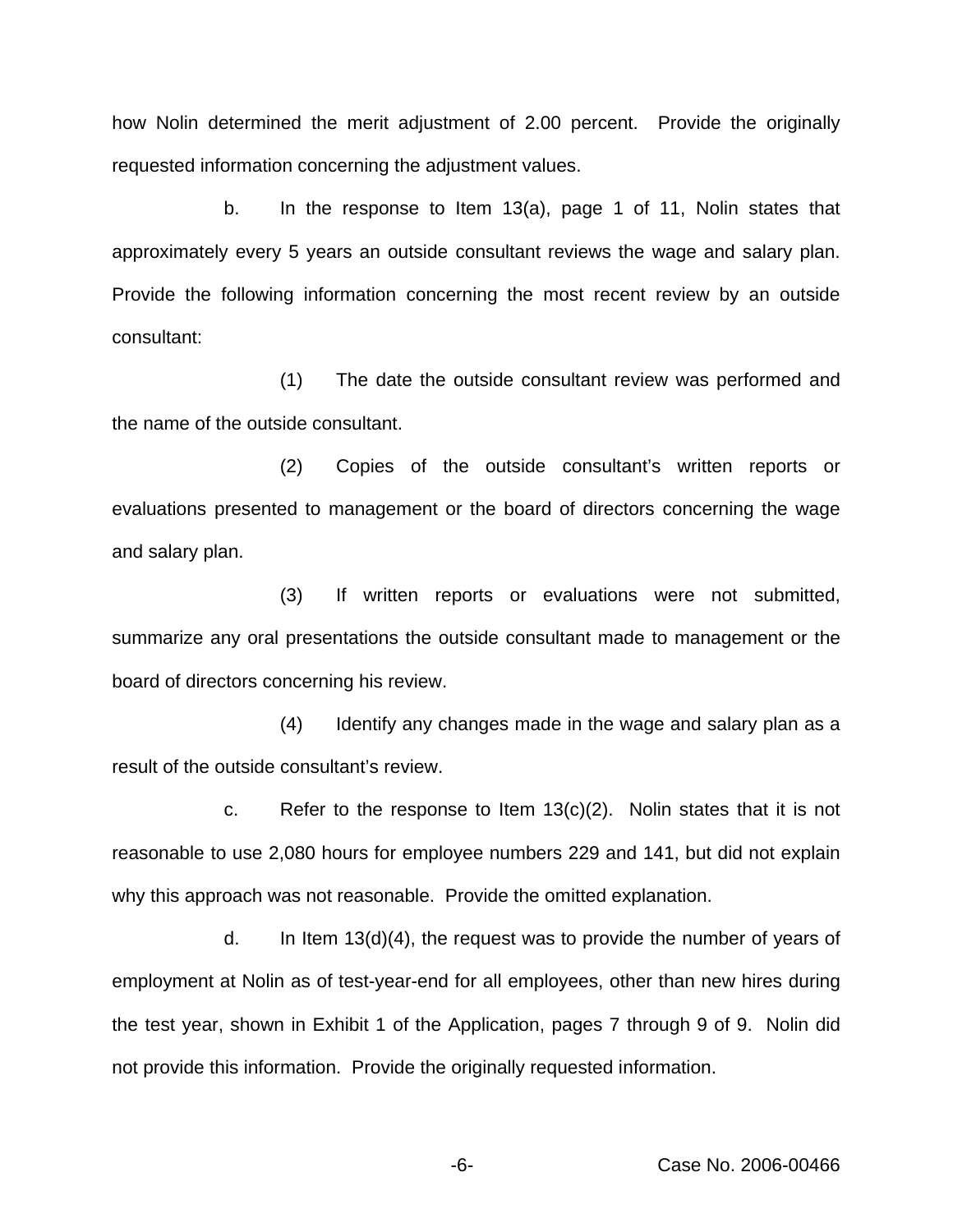e. In Item 13(d)(7), Nolin was requested to describe the approval process for the wage rates effective January 1, 2007. Nolin was to include copies of any analyses or studies submitted to management or the board of directors in support of the proposed increases. The requested information does not appear to have been submitted with the response. Provide the originally requested information.

8. Refer to the response to the Staff's Second Request, Item 13, the sixpage revision to Exhibit 1 of the Application. When compared to the originally filed Exhibit 1, the revised Exhibit 1 pages reflect changes in the wage rate effective January 1, 2007 for nine salaried employees and 17 hourly employees.

a. Explain in detail the reason(s) why the January 1, 2007 wage rates for 26 employees shown in Exhibit 1 have been revised.

b. Provide copies of any board resolutions or other documentation that establishes which set of wage rates accurately reflects the rates in effect January 1, 2007.

c. In Exhibit 1 of the Application, page 1 of 9, Nolin provided a breakdown of the total wage increase for 2006 between grade, market, and merit adjustments. The last three pages of the revised Exhibit 1 include the percentage increases in wages between January 1, 2006 and January 1, 2007. A review of this data reveals that the majority of the wage increase percentages differ from all the possible combinations of the grade, market, and merit adjustments. Explain why the percentage increases for employees do not more closely match the 2006 wage increase information provided on the original Exhibit 1, page 1 of 9.

-7- Case No. 2006-00466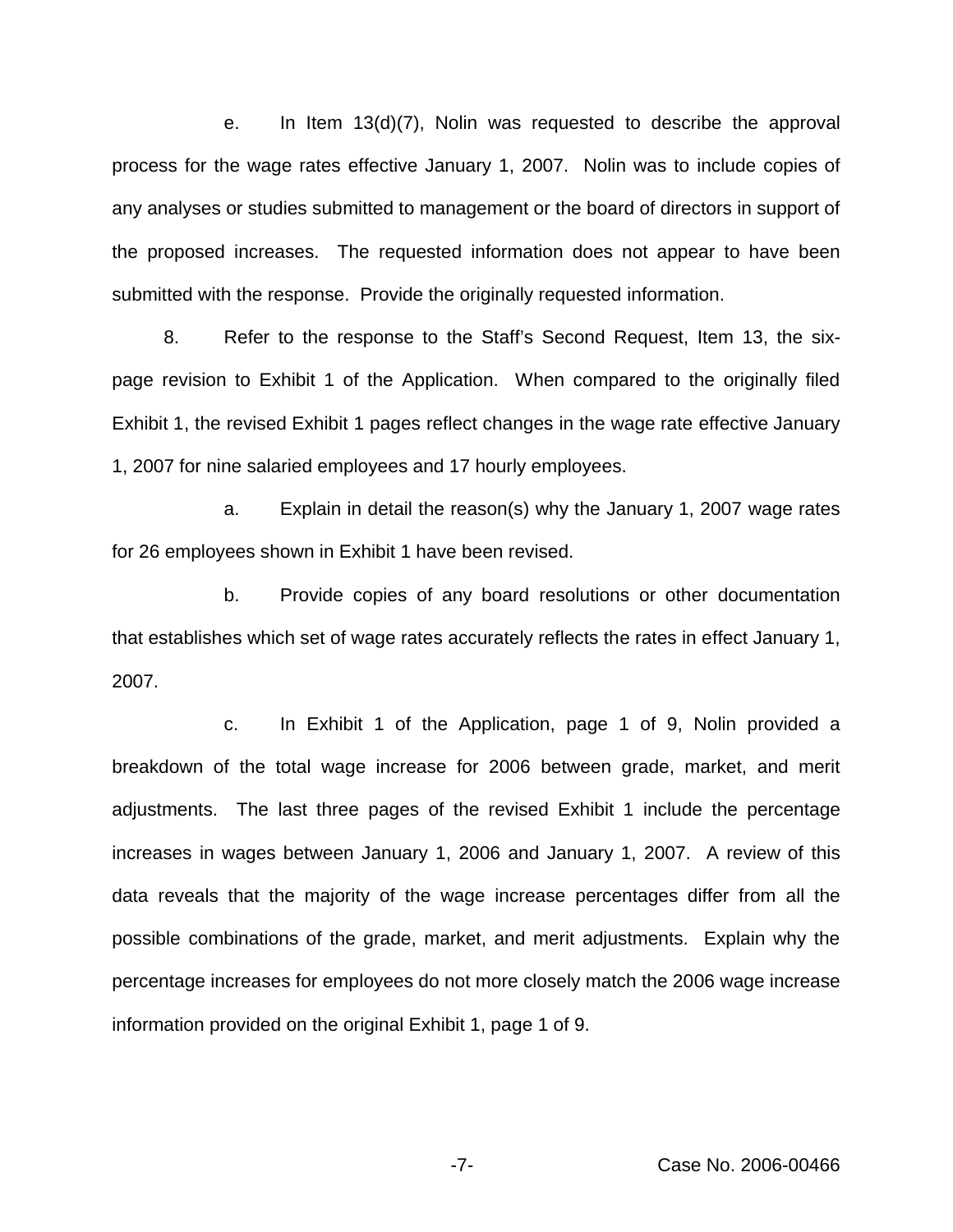9. Refer to the response to the Staff's Second Request, Item 13. Utilizing the normalized wages and salaries presented in the revised Exhibit 1, provide revisions to the following proposed adjustments and previous data responses. Include all workpapers, calculations, and other documentation that support the revised items.

a. Exhibit 1 of the Application, pages 1 and 2 of 9.

b. Exhibit 2 of the Application, all pages.

c. Exhibit 7 of the Application.

d. Response to the Commission Staff's First Data Request dated December 4, 2006 ("Staff's First Request"), Item 29.

10. Refer to the response to the Staff's Second Request, Item 16(c).

a. Based on its responses to Items  $16(c)(3)$  and  $16(c)(4)$ , would Nolin agree that \$3,892 should be excluded for rate-making purposes, since the expenses were of a non-recurring nature? Explain the response.

b. For all other responses to Item 16(c), provide the originally requested explanation of why the expense should be included for rate-making purposes.

11. Refer to the response to the Staff's Second Request, Item 17.

a. The program agenda provided for the National Rural Electric Cooperative Association Regional meeting was for the fall 2006 meetings. The expense in the test year was for meetings in the fall of 2005. Provide copies of the applicable agenda.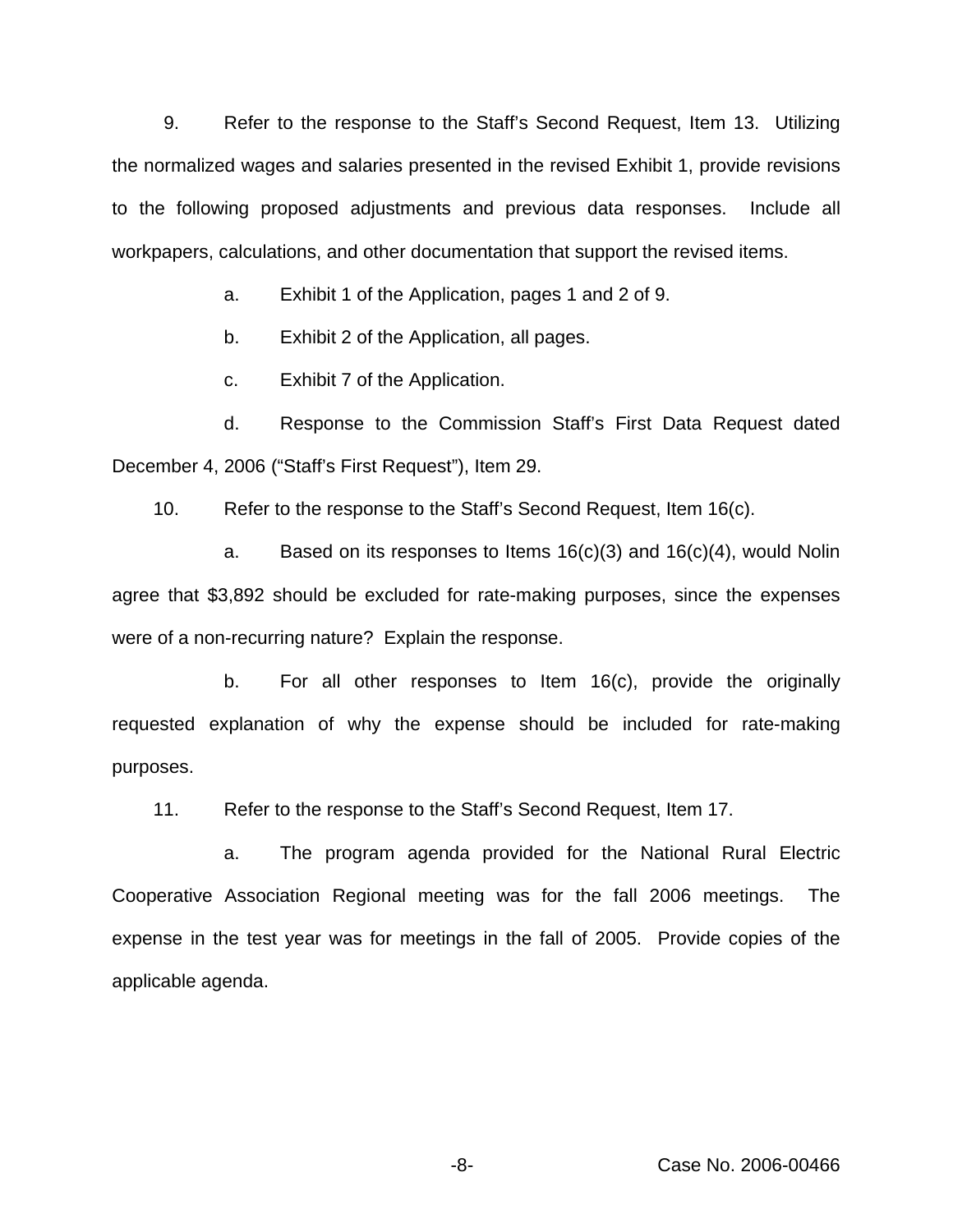b. Explain why Nolin did not provide agendas or meeting materials associated with the Strategic Issues Conference and the Kentucky Association of Electric Cooperatives Annual Meeting.

c. The response to Item 17(b)(5) states that the Employee Assistance Program is a benefit to the directors. However, the materials Nolin provided for this program clearly state the program is paid for by employers.

(1) Does Nolin contend that its directors are employees?

(2) Explain in detail the benefit to the directors of their involvement with a program that specializes in personal counseling.

12. Refer to the response to the Staff's Second Request, Item 18.

a. Explain in detail why Nolin classified newspaper advertisements explaining the fuel adjustment and environmental clauses and an electrical safety advertisement as institutional advertising.

b. The response to Item 18 failed to include the information requested in Item 18(b). Provide the originally requested information.

c. The text of the advertisement with Transwestern Publishing was not provided in the response. Provide the originally requested information.

13. Refer to the response to the Staff's Second Request, Item 19.

a. Based on its responses to Items  $19(c)$  and  $19(q)$ , would Nolin agree that \$2,176 should be excluded for rate-making purposes, since the expenses were of a non-recurring nature? Explain the response.

b. For all other responses to Item 19, provide the originally requested explanation of why the expense should be included for rate-making purposes.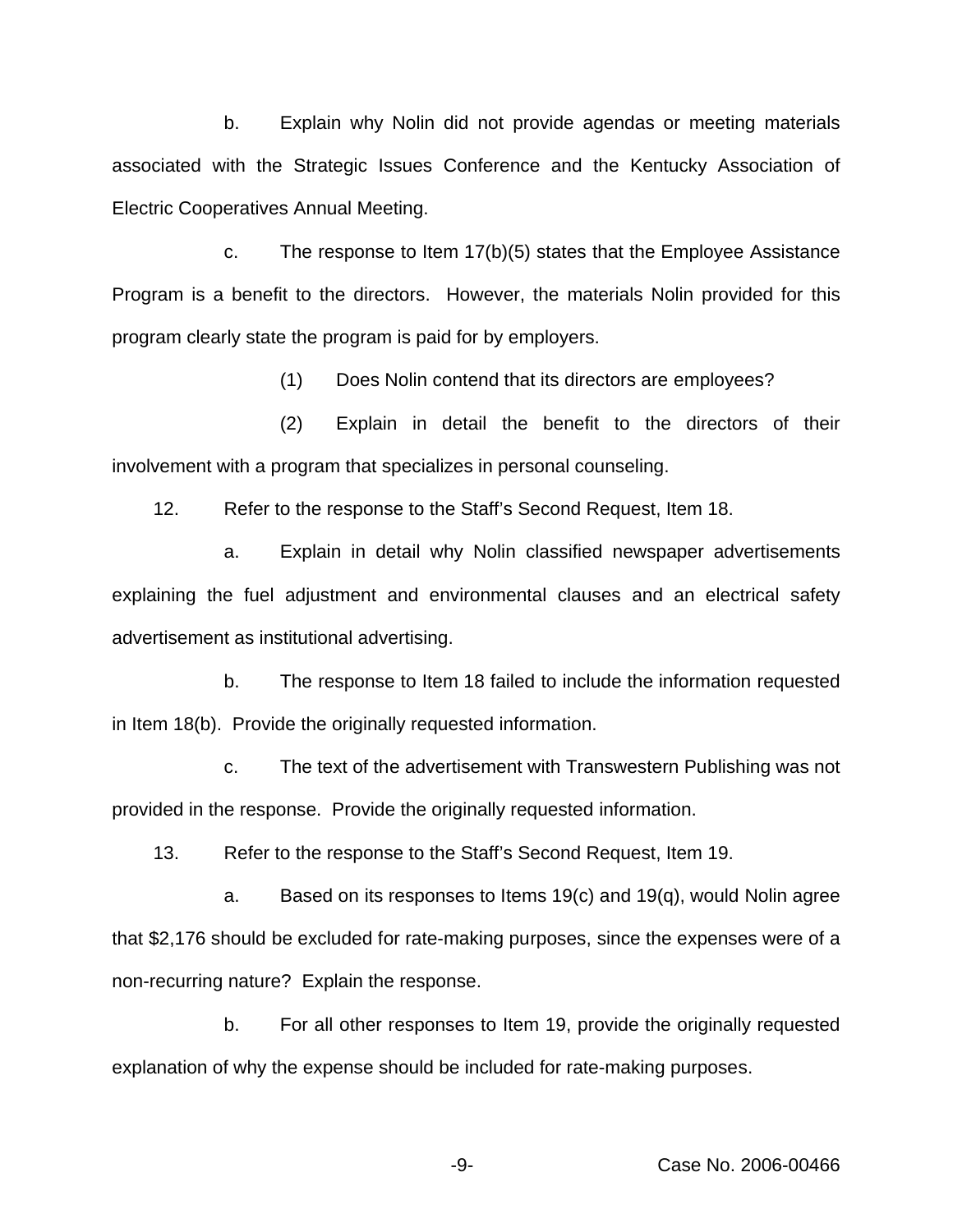14. Refer to the Application, Exhibit 11, and the response to the Staff's Second Request, Item 20(a). Pages 3 and 11 of 11 in Exhibit 11 state that the test-year annual meeting expenses were \$94,911.05. However, on page 10 of 11 it is stated that the test-year annual meeting expenses were \$109,908.68. Nolin was requested in Item 20(a) to explain the difference in the amounts and indicate which reflected the correct level of expenses for the annual meeting. Nolin's response stated that the \$109,908.68 was the amount of expenses that were allocated during the year. The response does not adequately explain a \$14,997.63 difference in the reported test-year annual meeting expenses. Provide the originally requested information.

15. Refer to the response to the Staff's Second Request, Item 22. The requested information for Item 22(b) was not provided. Provide the originally requested information.

16. Refer to the response to the Staff's Second Request, Item 23. Nolin provided a version of Schedule J which includes an end of test-year customer adjustment, but failed to carry through the resultant effects of the adjustment upon the proposed individual rates for Rate Classes 1, 2, 3, and 4. Provide a revised Schedule J that shows the impact of the end of test-year customer adjustment upon the rates of the affected classes.

17. Refer to the response to the Staff's Second Request, Item 26.

a. Has Nolin reviewed and evaluated the adequacy of its equity management plan since its adoption in June 2000? Explain the response.

-10- Case No. 2006-00466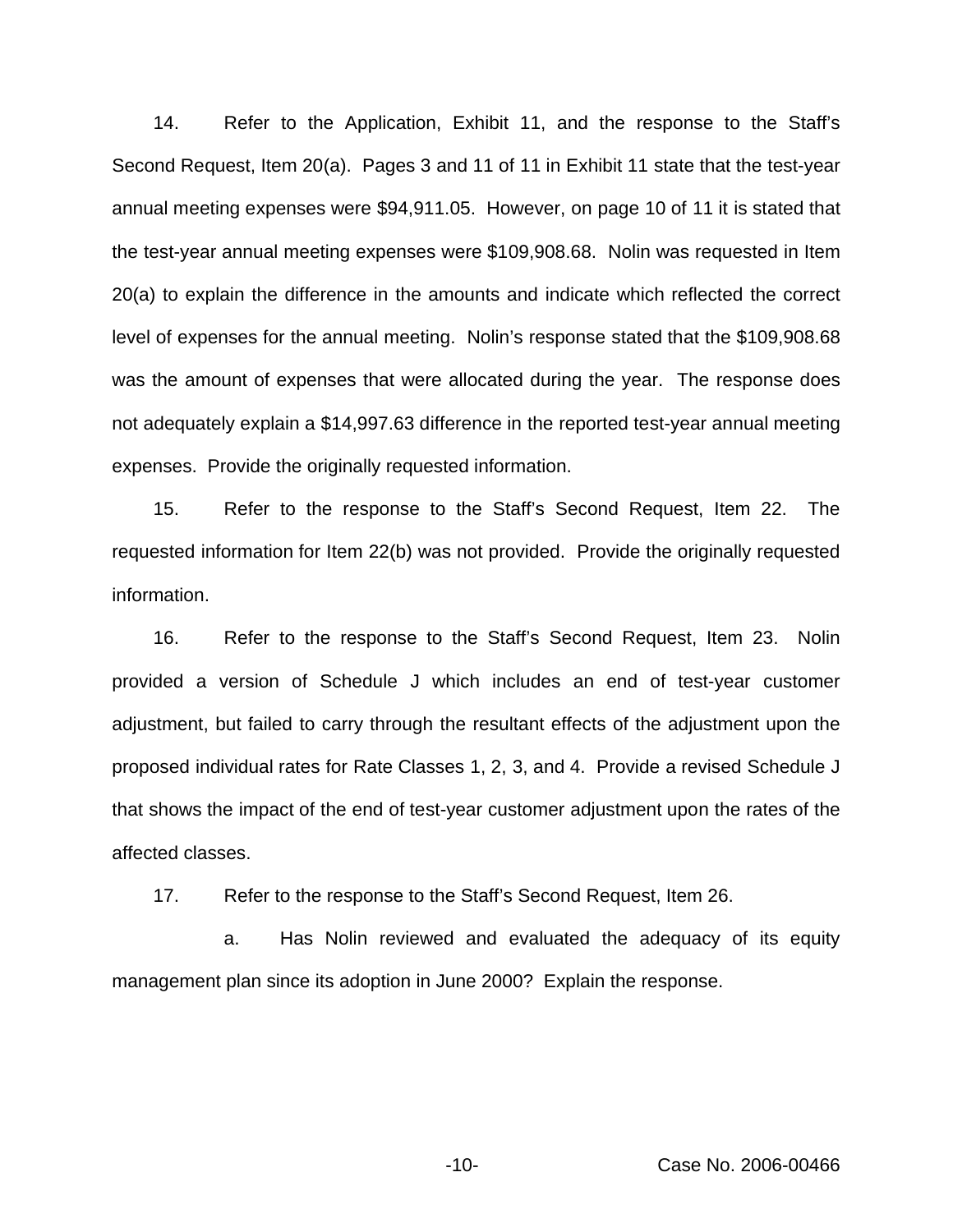b. Nolin Board Policy 307.0 appears to only address the allocation and retirement of patronage capital. Explain why Nolin believes such a policy adequately constitutes an equity management plan.

c. Would Nolin agree that a comprehensive equity management plan would include the components listed below? Explain the responses.

(1) Establishes certain financial goals.

(2) Requires the development of a long-range financial plan, which would be updated periodically.

(3) Requires the development of a capital credit rotation program.

(4) Requires an annual financial study and review of the equity and capital management performance.

18. Refer to the response to the Staff's Second Request, Item 27. Provide the invoices associated with the rate case expenses, as were previously requested in the Staff's First Request, Item 36(a) and the Staff's Second Request, Item 27.

19. Refer to the response to the Staff's Second Request, Items 28(d) and 28(e).

a. The response to Item 28(d) states that Nolin provides a summary of KVN operations in the materials that are passed out to members at the annual meeting and that copies were attached. However, the attachment with this response is titled "Business Plan" and only reflected KVN's situation through 2002. The response to Item 28(e) appears to indicate a business plan for KVN is currently being developed. Clarify